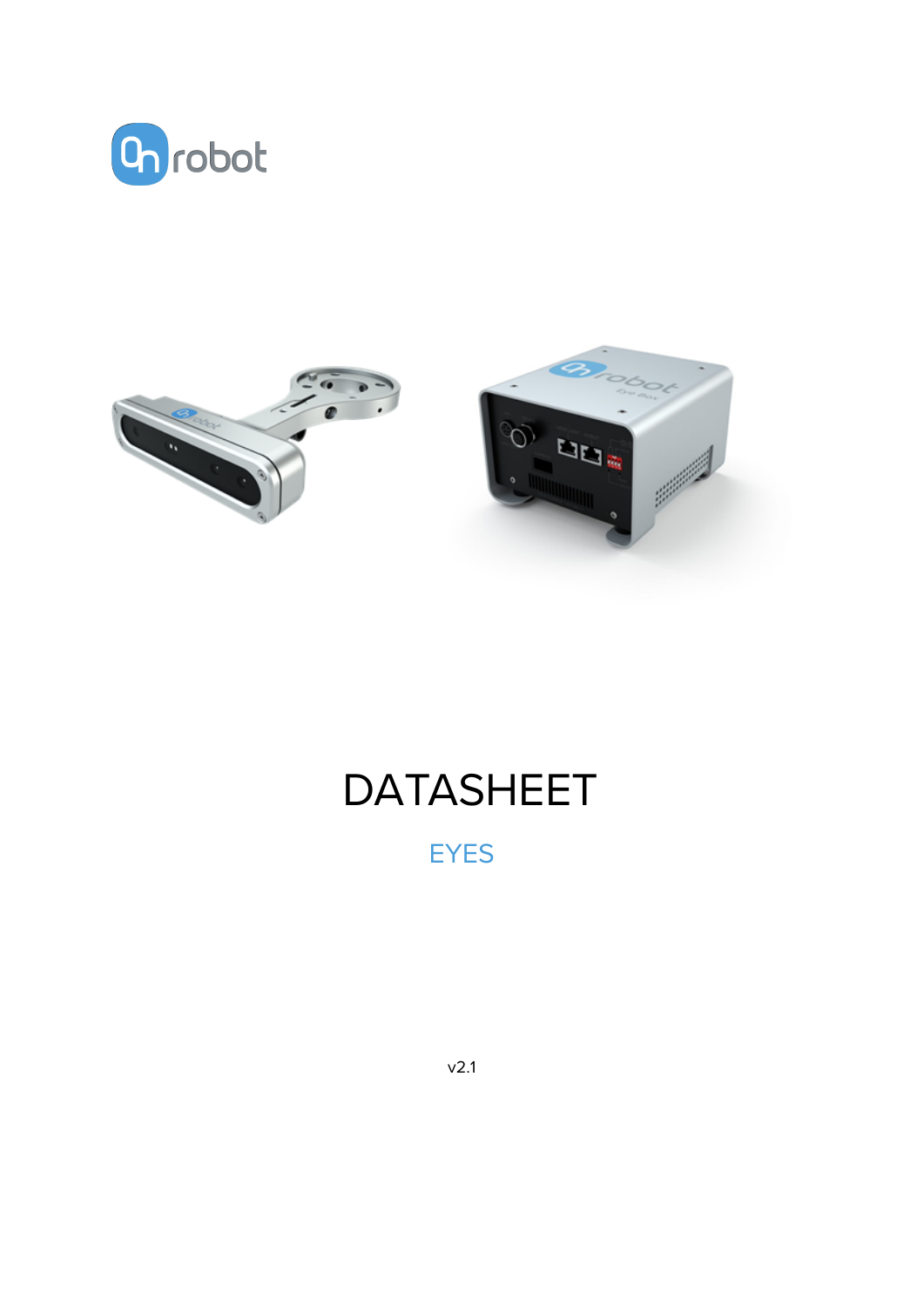

## **1. Datasheet**

## **1.1. Eyes**

| <b>Camera Characteristics</b>  |                                      | <b>Unit</b>           |
|--------------------------------|--------------------------------------|-----------------------|
| Interface                      | $USE-C$ 3. $x$                       |                       |
| Image Sensor Technology        | Rolling Shutter. Size 1.4 x 1.4      | $\lceil \mu m \rceil$ |
| RGB Camera Field of View (FOV) | 69.4 x 42.5 x 77 ( $+/-$ 3)          | $[^{\circ}]$          |
| <b>RGB Camera Resolution</b>   | 1280x720                             | [px]                  |
| Depth Technology               | <b>Active IR Stereo</b>              |                       |
| Depth FOV                      | $65\pm2 \times 40\pm1 \times 72\pm2$ | $[^{\circ}]$          |
| Depth Output Resolution        | 1280 x 720                           | [px]                  |
|                                | 400-1000                             | $\lceil mm \rceil$    |
| <b>Working Distance</b>        | 15.75 - 39.37                        | [inch]                |
|                                | $0 - 35$                             | $[^{\circ}C]$         |
| <b>Operating Temperature</b>   | $32 - 95$                            | [°F]                  |
| IP Rating                      | <b>IP 54</b>                         |                       |
|                                | 0.260                                | [kg]                  |
| Weight                         | 0.57                                 | [lb]                  |

| <b>Eyes Features</b>             |                                            |                    | <b>Unit</b> |  |
|----------------------------------|--------------------------------------------|--------------------|-------------|--|
| Type of vision system            | 2.5D                                       |                    |             |  |
| Minimum workpiece                | 10x10 or 15 diameter                       |                    | [mm]        |  |
| size                             | 0.39x0.39 or 0.59 diameter                 |                    |             |  |
| <b>Applications</b><br>Supported | Detection, Sorting, Inspection, Landmark   |                    |             |  |
| Mounting options<br>supported    | Robot and External                         |                    |             |  |
|                                  | 12 configurations $(4 \times 3)$           |                    |             |  |
| Reconfigurability                | Around robot's flange<br>Tilt orientations |                    |             |  |
| when Robot mounted               | $0 - 90 - 180 - 270$                       | $0 - 45 - 90$      | [degrees]   |  |
|                                  | Processing time                            | Typical: 0.5 s     |             |  |
| Detection                        | $\leq$ 2                                   |                    | [mm]        |  |
| Repeatability                    | < 0.078                                    |                    | [inch]      |  |
| <b>Detection Accuracy</b>        | <b>External Mount</b>                      | <b>Robot Mount</b> |             |  |
| (typical) measured at            | $\overline{2}$                             | 2                  | [mm]        |  |
| 500 mm                           | 0.078                                      | 0.078              | [inch]      |  |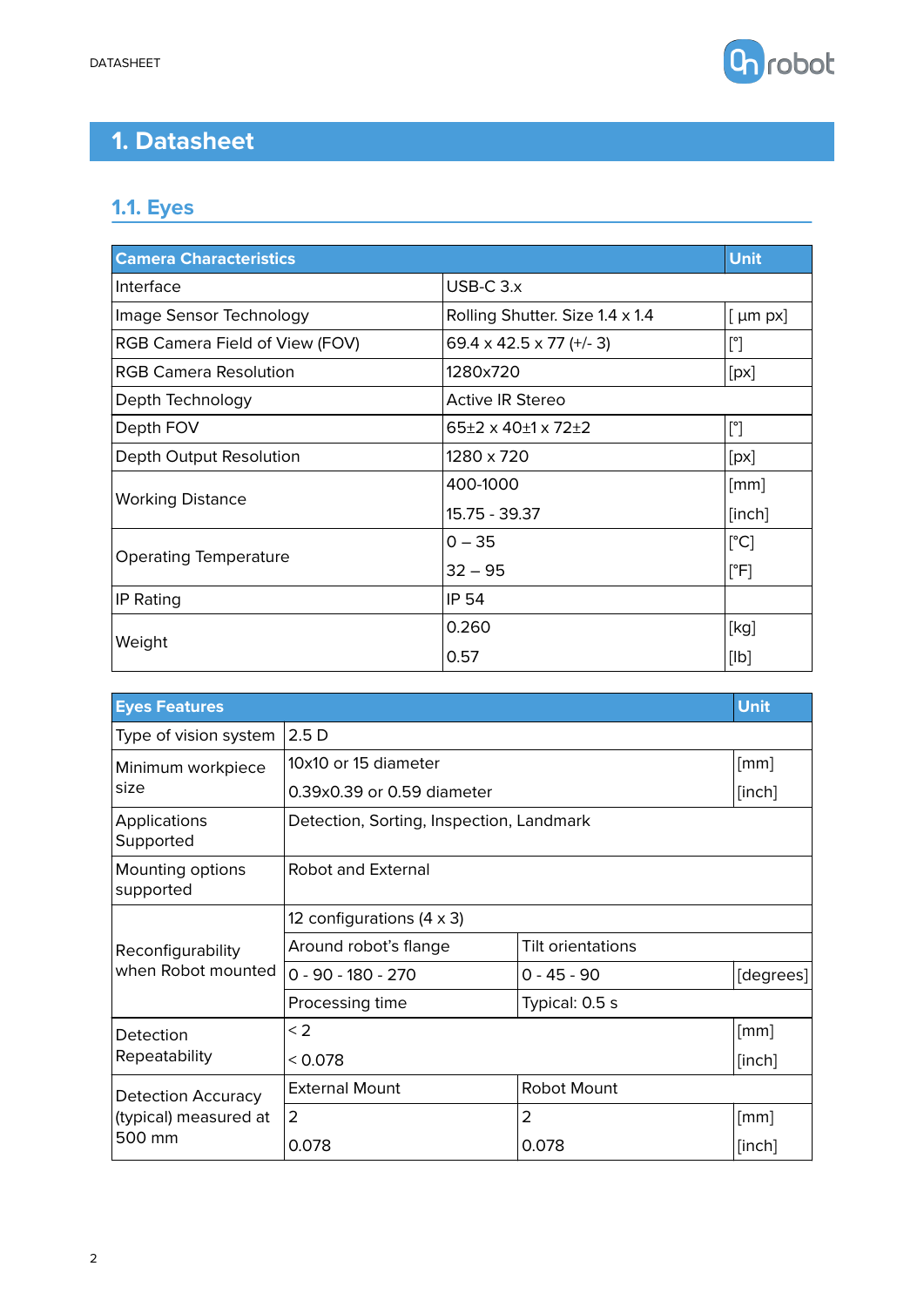

| <b>Eyes Features</b>              |                                       |                  |                  |                  | <b>Unit</b> |
|-----------------------------------|---------------------------------------|------------------|------------------|------------------|-------------|
|                                   | Standard                              |                  | Close-up         |                  |             |
| Minimum Inspection<br>Defect Size | 5                                     |                  | 3                |                  | [mm]        |
|                                   | 0.197                                 |                  | 0.118            |                  | [inch]      |
| Landmark accuracy**               | Waypoint<br>distance from<br>Landmark | Minimum<br>error | Typical<br>error | Maximum<br>error |             |
|                                   | 200                                   | 0.2635           | 0.6596           | 0.9500           | [mm]        |
|                                   | 7.874                                 | 0.0104           | 0.0260           | 0.0374           | [inch]      |
|                                   | 500                                   | 0.6586           | 1.6490           | 2.3750           | [mm]        |
|                                   | 19.68                                 | 0.0259           | 0.0649           | 0.0935           | [inch]      |
|                                   | 1000                                  | 1.3173           | 3.2981           | 4.7500           | [mm]        |
|                                   | 39.37                                 | 0.0519           | 0.1298           | 0.1870           | [inch]      |

\*\* Depending on the distance from the waypoint (picking point) to Landmark. Obtained using dual capture approach with the camera being 300 mm (11.81 in) above the Landmark.

| <b>Application and set-up recommendations</b> |                             |
|-----------------------------------------------|-----------------------------|
| Lighting conditions                           | No drastic, instant changes |
| Reflections and focused light spots           | Keep minimal                |
| Characteristics of objects                    | Different from background   |
| Camera with respect to workspace table        | Looking straight to it      |

| <b>Eye Box</b>        |             |
|-----------------------|-------------|
| Weight                | 1.01 kg     |
|                       | 2.23 lb     |
| Required power supply | 24V (6.25A) |

| Power Supply (6.25A/150W) | <b>Min</b> | <b>Typical</b> | <b>Max</b> | <b>Units</b> |
|---------------------------|------------|----------------|------------|--------------|
| Input voltage (AC)        | 100        |                | 240        | [V]          |
| Input current             | -          |                | 2.1        | $\mathsf{A}$ |
| Output voltage            | -          | 24             |            | V            |
| Output current            | -          | 6.25           |            | A'           |

| Power input (24V connector) | Min | <b>Typical</b> | <b>Max</b> | <b>Units</b> |
|-----------------------------|-----|----------------|------------|--------------|
| Supply voltage              |     | 24             | 25         | ΓVΊ          |
| Supply current              |     | 6.25           | -          | [A]          |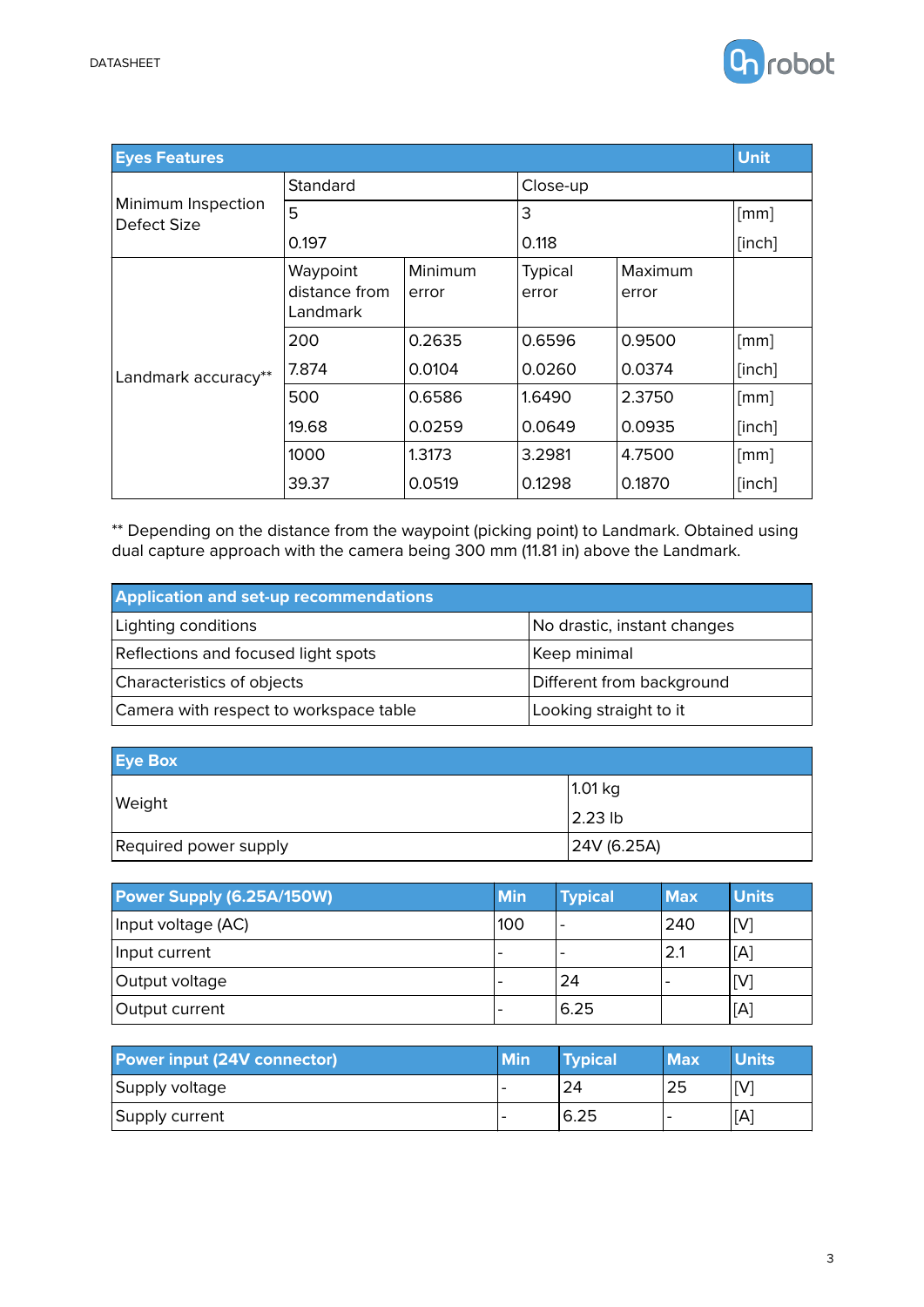

| <b>Power output (Device connector)</b> | <b>Min</b> | <b>Typical</b> | <b>Max</b> | <b>Units</b> |
|----------------------------------------|------------|----------------|------------|--------------|
| Output voltage                         |            | 24             | 25         | [V]          |
| Output current (EB HW v1.2)            |            | 4.5            | $4.5*$     | [A]          |

\*Peak currents

#### **Eye Box I/O interface:**

| <b>Power Reference (24V, GND)</b> | <b>Min</b> | <b>Typical</b> | <b>Max</b> | <b>Units</b> |
|-----------------------------------|------------|----------------|------------|--------------|
| Reference output voltage          |            | 24             | 25         |              |
| Reference output current          |            |                | 100        | [mA]         |

| <b>Digital Output (DO1-DO8)</b>  | <b>Min</b>               | <b>Typical</b> | <b>Max</b> | Units |
|----------------------------------|--------------------------|----------------|------------|-------|
| Output current - altogether      | $\overline{\phantom{a}}$ |                | 100        | [mA]  |
| Output resistance (active state) | $\overline{\phantom{a}}$ | 24             |            | [Ω]   |

| Digital Input (DI1-DI8) as PNP | <b>Min</b> | <b>Typical</b> | <b>Max</b> | <b>Units</b>   |
|--------------------------------|------------|----------------|------------|----------------|
| Voltage level - TRUE           | 18         | 24             | 30         | $\mathsf{[V]}$ |
| Voltage level - FALSE          | $-0.5$     |                | 2.5        | $\mathsf{[V]}$ |
| Input current                  |            |                | 6          | [mA]           |
| Input resistance               |            | כ              |            | $[k\Omega]$    |

| Digital Input (DI1-DI8) as NPN | <b>Min</b> | <b>Typical</b> | <b>Max</b>               | <b>Units</b> |
|--------------------------------|------------|----------------|--------------------------|--------------|
| Voltage level - TRUE           | $-0.5$     | C              | '5                       | [V]          |
| Voltage level - FALSE          | 18         | 24             | 30                       | [V]          |
| Input current                  |            |                | 6                        | [mA]         |
| Input resistance               | -          | ь              | $\overline{\phantom{0}}$ | $[k\Omega]$  |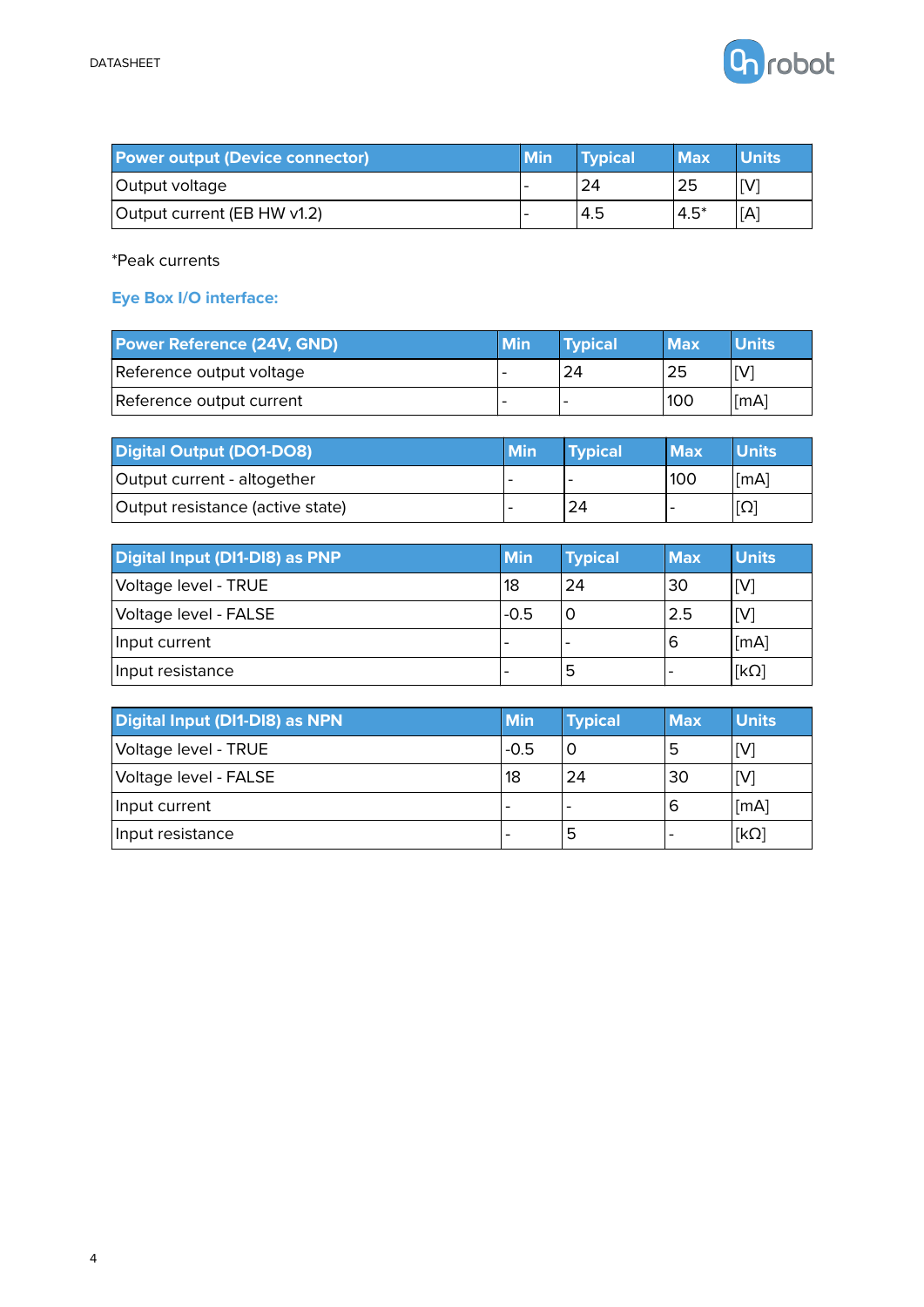

### **1.2. Eyes - Robot Mount**











All dimensions are in mm and [inches].

#### **1.3. Eyes - External Mount**



All dimensions are in mm and [inches].